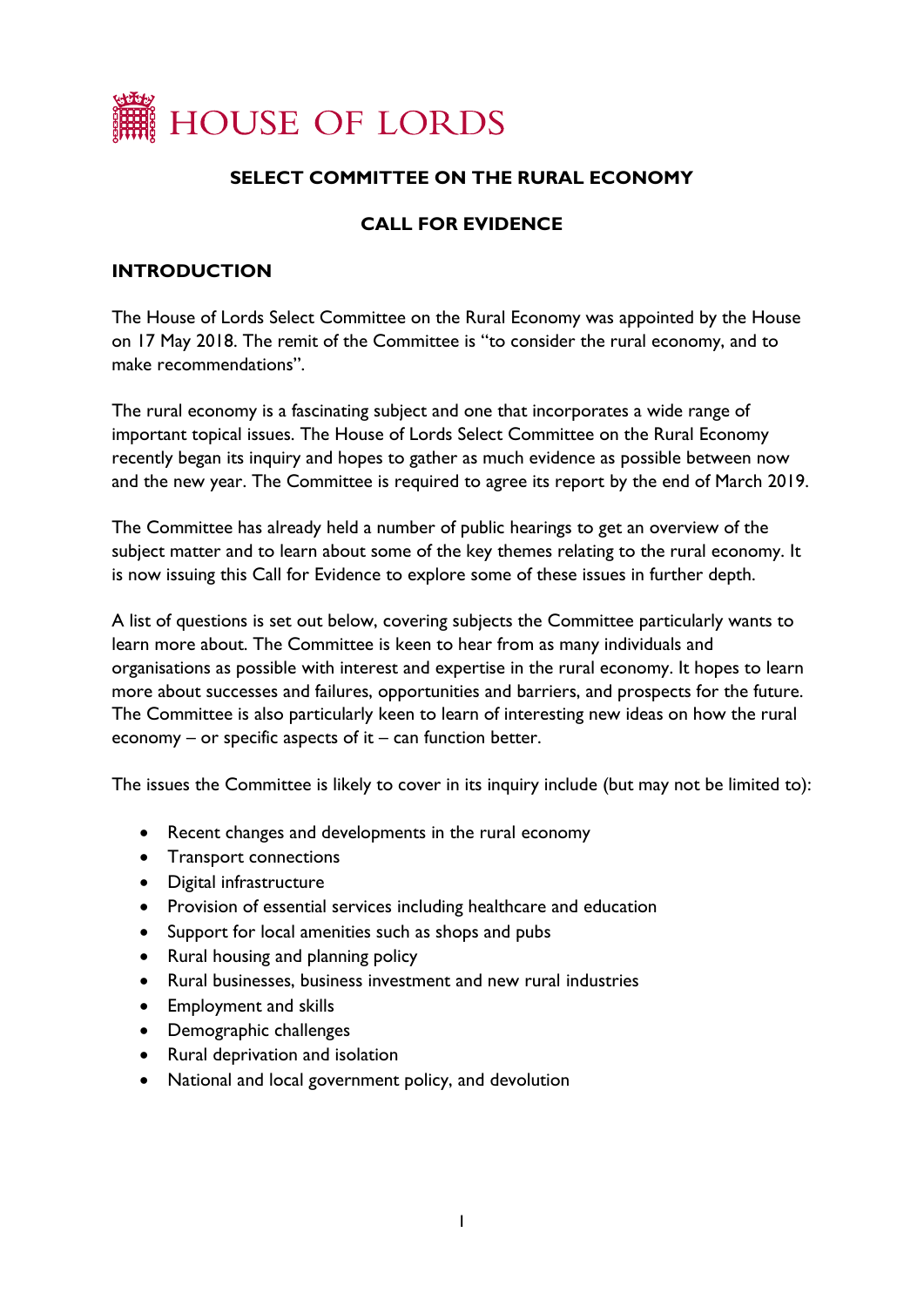The Committee hopes that the report it produces will have a wide-ranging impact on policymakers, practitioners and the public, celebrating successes where they have occurred and challenging people, organisations and Government to do better where necessary. With these objectives in mind, the Committee requests written evidence.

The questions below cover a broad range of subjects. Respondents who are able to answer all of the questions are welcome to do so; however, **there is no obligation to answer every question** and the Committee welcomes all evidence that addresses any of the subjects raised, even if you only feel able to respond to one of the questions on the list below. The Committee encourages respondents to interpret the questions broadly and to provide as much information as possible that may be of use to its inquiry.

**This is a public call for written evidence to be submitted to the Committee. The deadline is 4pm on Monday 10 September 2018.**

# **QUESTIONS**

### **General issues**

- 1. What do you understand by the "rural economy"? How has it changed over recent years, and what has been the impact of these changes?
- 2. Could you give examples of notable success stories and good practice in the rural economy? How might rural successes be replicated and better promoted?
- 3. How do you see the future of the rural economy? Where is the greatest potential for growth, and what might be the impact of technological and other changes?

### **Infrastructure and services**

- 4. How can access to transport be improved in rural areas?
- 5. What barriers to growth are created by poor digital connectivity? How can connectivity be improved across the board?
- 6. What can be done to improve and maintain provision for essential services such as healthcare, education and banking in rural areas?
- 7. What can be done to support local shops, community pubs and other rural amenities at risk of closure?

### **Business, employment, skills and demography**

8. How can rural businesses be helped to thrive, and how can new industries and investment be supported? How might labour and skills shortages be overcome?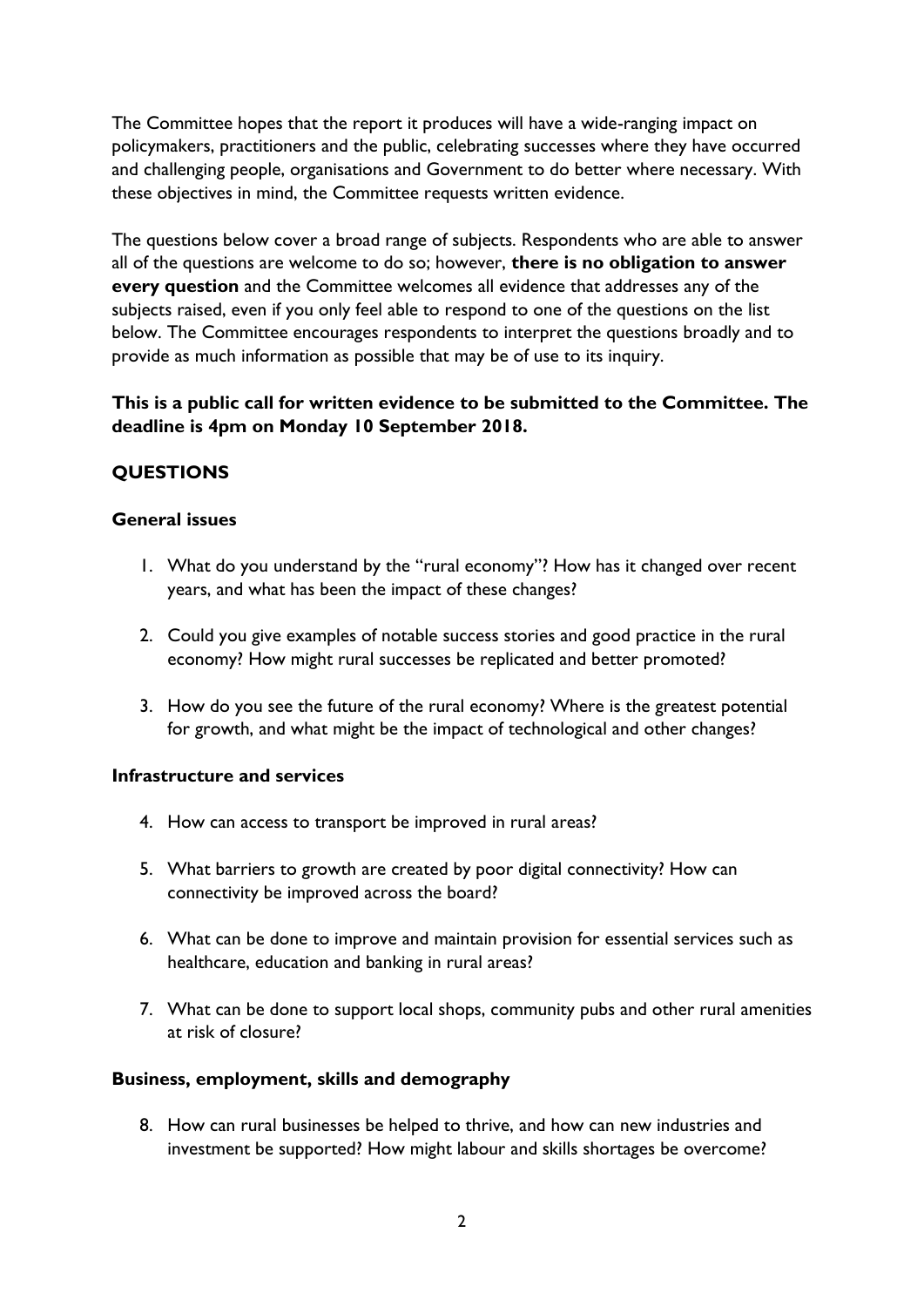- 9. How can deprivation and inequality in rural areas be tackled?
- 10. How can more young people be encouraged to stay in or return to rural areas and contribute to their communities?
- 11. What can be done to address the challenges associated with an ageing rural population, such as social isolation and social care provision? What opportunities are there for the older retired population to help support the rural economy?

#### **Rural housing and planning**

- 12. How can the affordability of rural housing be improved? What are the other challenges associated with rural housing and how can these be addressed?
- 13. How have recent planning policy reforms affected rural housing and the wider rural economy? What changes, if any, are needed to planning rules?

#### **Government policy, devolution and local government**

- 14. Do the Government and other public bodies pay sufficient attention to the rural economy and if not, why not? What might be done to ensure that Government and other public bodies hear and act on rural voices?
- 15. What is being done in local government to support rural economies? How effectively do other public bodies such as Local Enterprise Partnerships operate in rural areas, and how might coordination between bodies be improved?